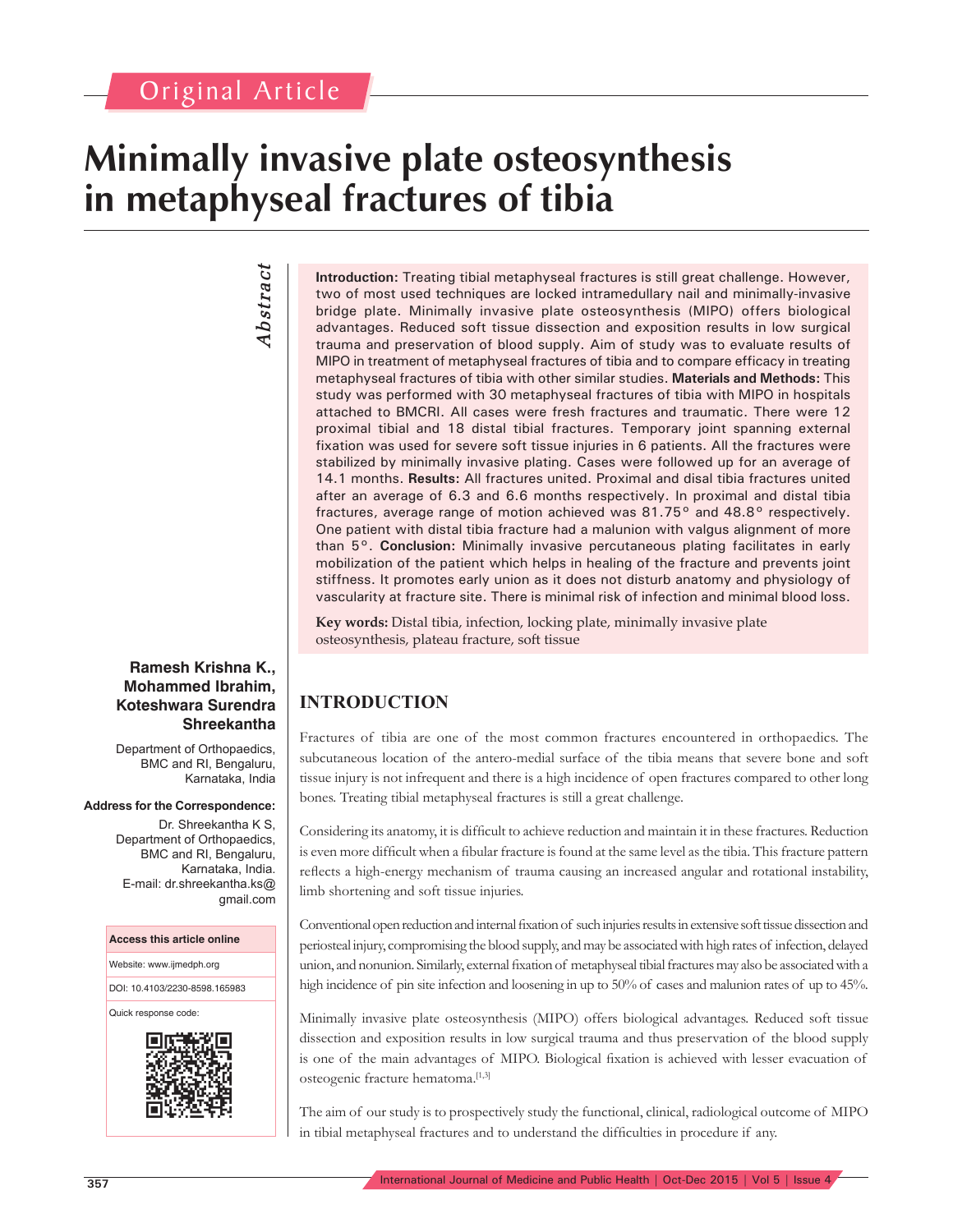## **MATERIALS AND METHODS**

This study involved both male and female patients with metaphyseal fractures of tibia, who presented to Victoria hospital and Bowring and Lady Curzon hospitals, attached to Bangalore medical College and research institute, Bangalore. Thirty adult patients who had metaphyseal fractures of tibia including proximal and distal articular and periarticular fractures of tibia from October 2007 to September 2009. All the cases were fresh fractures and were traumatic in nature. Both closed and open fractures of type I and II according to Gustilo Anderson Classification were included. Paediatric fractures and pathological fractures were excluded.

Resuscitation was done in emergency room and temporarily stabilised with a splint in closed fractures. Open wounds were treated with wound irrigation and debridement and closure as needed and temporary joint spanning external fixation were applied until improvement of soft tissues.

Patients were operated with a small incision at one of the ends away from fracture site, and creating an epiperiosteal tunnel for suitable length passing the fracture site with a doubly angled periosteal elevator and tunnel opened on other side with an incision. Fracture reduced with traction and manipulation and suitable plate was slided and secured with at least six to eight cortices purchase. Entire procedure was performed under fluoroscopic imaging. A L or T buttress plate or a precontoured proximal tibia locking compression plate (LCP) is used for proximal metaphyseal fractures. A narrow tibia dynamic compression plate (DCP), low contact DCP or a pre contoured distal tibia LCP is used for fractures of the distal tibia. Careful soft tissue handling and preservation of periosteal tube and thereby fracture hematoma was a key in the surgery.

In case of articular extension of the fracture, the articular fragments were reduced anatomically and fixed with K-wires. When a LCP is used for such fractures, the combination principle is applied where in lag screws and locking bolts are used.

In patients with severe soft tissue injuries, wherein the fracture is not suitable for immediate internal fixation, stage wise management is recommended. In the initial stage the intraarticular fracture fragments are reduced and fixed with K-wires, ORIF was done for fracture of fibula and a joint spanning external fixator until the soft tissues are suitable for internal fixation. This is determined when the oedema has sufficiently subsided and the soft tissues have healed which is indicated by the "wrinkle sign." In the second stage the external fixator is removed and the fracture of tibia fixed by minimally invasive plating.

Patient was allowed non weight bearing crutch walking on next postoperative day. Skin sutures were removed after adequate wound healing. Partial weight bearing crutch walking/walker commenced after 1 week, depending upon the type of fracture and rigidity of fixation. Further follow up is done at 6 weekly intervals and each patient was individually assessed clinically and radiographically according to the proforma. Detailed analysis of function of the patients with distal tibia fractures was done on the basis of following Ankle evaluation scoring system (Merchant and Dietz). Patients with proximal tibia fractures were evaluated by The American Knee Society Score (Insall Modification).

## **RESULTS**

Thirty patients who had 30 fractures were available for evaluation. The duration of follow-up ranged from 9 to 22 months (average 14.1 months). There were 20 men (66.67%) and 10 women (33.34%) ranging in age from 21 to 70 years old, with an average age of 40.9 years.

Right side was involved in 14 (46.67%) and left in 16 (53.33%). Most of the fractures were caused by high energy trauma. Nine of the fractures were caused by pedestrian-automobile accidents (30%), 14 by motor cycle accidents (46.67%), 5 by motor vehicle accidents (16.67%), 2 by falls (6.67%).

None of the patients had associated fractures and injuries. 18 patients had distal tibia fractures (60%) and 12 had proximal fractures (40%). Of the distal tibia fractures, majority were of A2 type (22.2%). Of the proximal tibia fractures, majority was also of A2 (25%). And 26 of the fractures in our study were closed (86.67%). Most of the patients in our study were operated 6-10 days after trauma (46.67%). Of the proximal tibia fractures, 6 (50%) were fixed with a LCP, 4 (33.33%) were fixed with a DCP and 2 (16.67%) were fixed with Butress plate. Of the distal tibia fractures, 7 (38.89%) were fixed with DCP, 9 (50%) were fixed with LCP and 2 (11.11%) were fixed with LC DCP. Patient's satisfaction; 20 (66.67%) patients were pleased, 9 (30%) were satisfied and 1 (3.33%) patient was unhappy.

In our study, among patients with fractures of distal tibia, 1 (5.55%) patient had excellent result, 8 (44.44%) patients had good results and 9 (50%) had fair results. In our study, among patients with proximal tibia fractures, 2 (16.67%) patients had excellent results, 4 (33.33%) had good results and 6 (50%) had fair results [Table 1].

#### **Statistics of surgery**

Preoperative soft tissue complications were present in 8 (44.44%) patients with distal tibia fractures and in 2 (16.67%) patients with proximal tibia fractures. Temporary external fixation was used for an average of 11 days in 6 patients. External fixation was used in 5 (27.778%) patients with distal tibia fractures and 1 (8.33%) patient with fracture of the proximal tibia. Fixation of the fibula fracture was done in 10 (55.55%) of the 18 fractures of distal tibia and in none

| <b>Table 1: Functional outcome</b> |        |                                           |                                 |            |
|------------------------------------|--------|-------------------------------------------|---------------------------------|------------|
| results                            | number | <b>Functional Distal tibia Percentage</b> | <b>Proximal</b><br>tibia number | Percentage |
| Excellent                          |        | 5.55                                      | 2                               | 16.67      |
| Good                               | 8      | 44.44                                     |                                 | 33.33      |
| Fair                               | 9      | 50                                        | 6                               | 50         |
| Poor                               |        |                                           |                                 |            |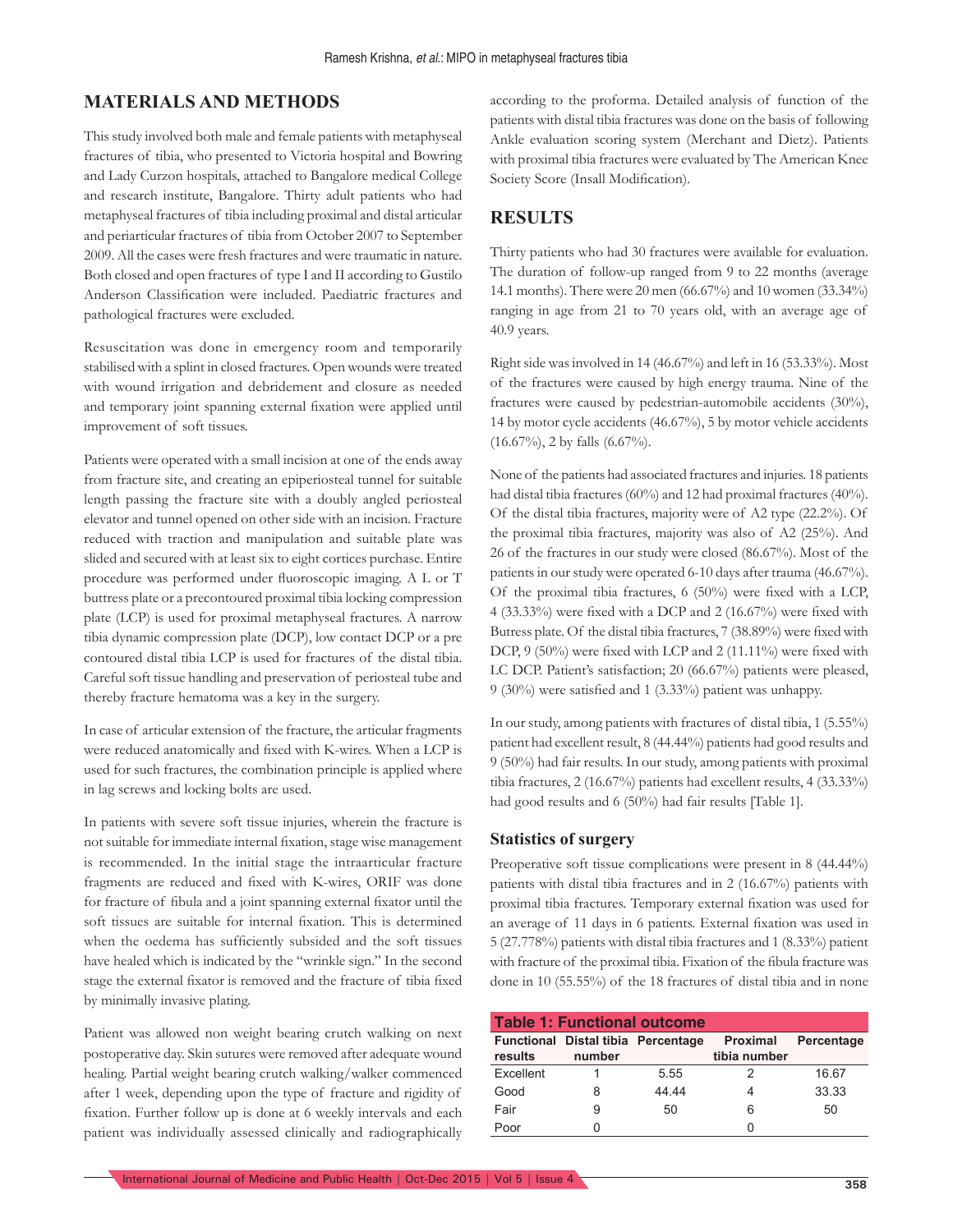of the patients with proximal tibia fracture. Our mean operation time was 90 min (range 60 min. to 120 min).

The end results of all 30 cases are summarized here. All the cases had a follow up between 9 and 22 months.

#### *Union*

Union was defined as the presence of bridging callus on two radiographic views and the ability of the patient to bear full weight on the injured extremity. All the fractures united. The proximal tibia fractures united after an average of 6.3 months. Fractures of the distal tibia united after an average of 6.6 months. The longest time to union was 32 weeks in 3 cases of distal tibia fracture and the delay in union was partly attributable to the initial soft tissue injury and patient compliance with treatment [Figures 1-3].

#### *Range of motion*

One of the essential aspects of treatment with MIPO is the ability to mobilise the patient early.

In distal tibia fractures, the average range of motion achieved was 48.8° (69.7%). The range of motion was more than 80% in 11 (61.11%) patients and was  $\lt 50\%$  in one (5.55%) patient. 2 (11.11%) patients had 50% of range of motion.

In proximal tibia fractures, the average range of motion achieved was 81.75° (60.55%). The range of motion was more than 70% in 4 (33.33%) patients and was less than 50% in 4 (33.33%) patients.

#### *Malunion*

A malunion was defined as angulation in coronal plane (varus-valgus) of more than 5°, in the saggital plane (anterior-posterior) angulation of >10°, or more than 10 mm of shortening.

Malrotation was evaluated by comparing the amounts of internal and external rotation of the injured extremity with those of the uninjured extremity. Only one patient with distal tibia fracture had a valgus alignment of more than 5°. None of the patients had more than 10° of angulation in saggital plane and none had a shortening of more than 10 mm.

#### *Infection*

2 patients with proximal tibia fracture and 2 with distal tibia fracture developed superficial wound infection at plate insertion site which subsided within 1 week with intravenous antibiotics.

#### *Plate exposure*

2 patients with fracture of distal tibia had developed plate exposure within the 1<sup>st</sup> week of surgery which was managed by wound dressing and secondary closure.

## **DISCUSSION**

Metaphyseal fractures of the tibia are often associated with significant soft tissue injury. The key point in management of this injury is to recognize the importance of the soft tissue component.[4,5]



**Figure 1:** Preoperative X-ray



**Figure 2:** Immediate postoperative



**Figure 3:** Follow-up after 5 months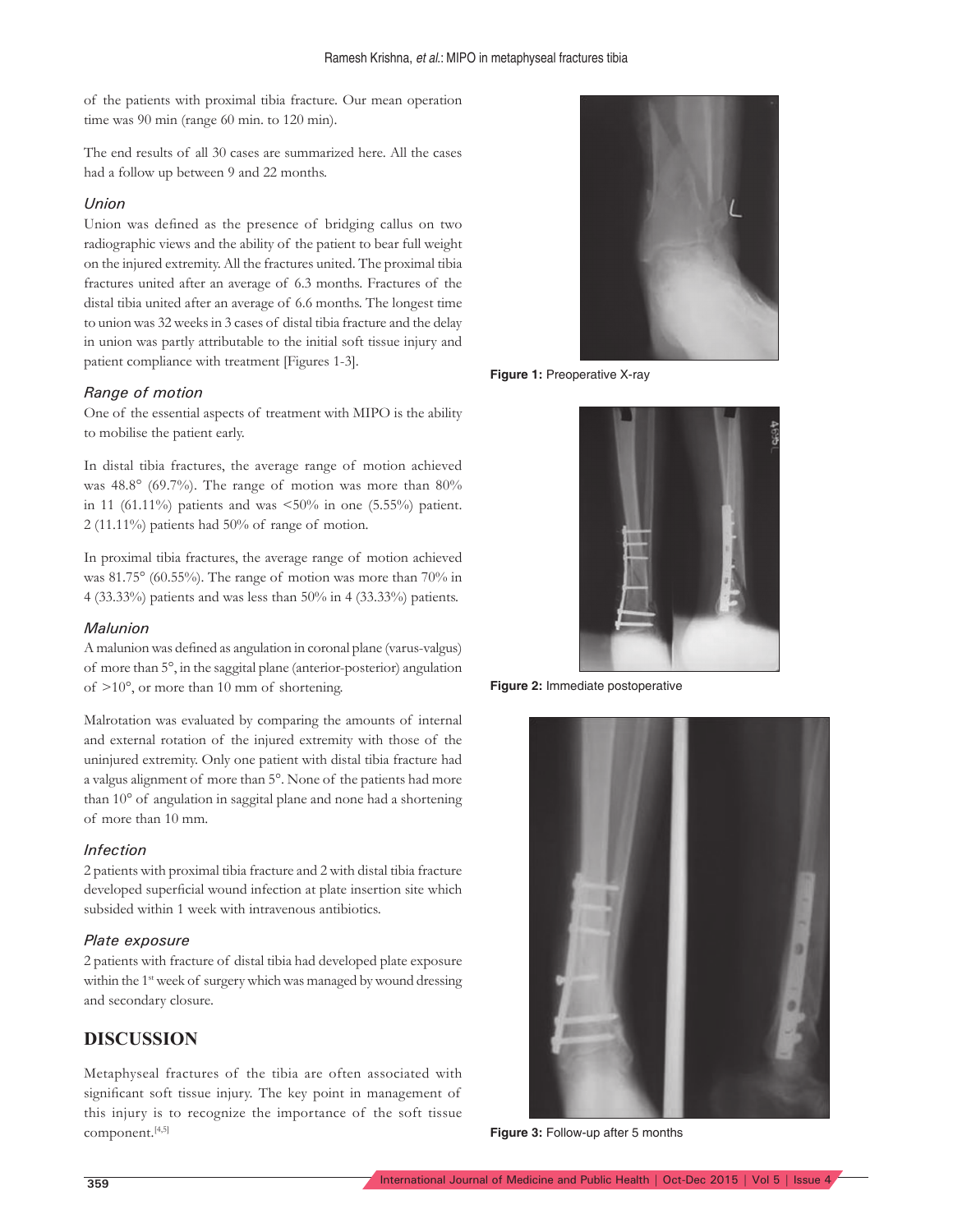Failing to appreciate the soft tissue condition will invariably complicate the injury with infection, wound dehiscence or nonunion. Where the soft tissue injury is significant, bridging external fixation is advantageous for skeletal and soft tissue stabilisation.<sup>[6]</sup>

Definitive fixation is only advisable when the soft tissue allows it, when the 'wrinkle sign' is evident. Open fractures are treated with adequate debridement, washout, tetanus prophylaxis and broad spectrum antibiotics cover.<sup>[7]</sup>

The results of operative treatment are dependent on the severity of the initial injury and the quality and stability of the reduction. The mechanism of injury, the status of the soft tissues and the degree of comminution affect the long term clinical result.[8]

However, the most important factor is to achieve stable fixation and to allow early range of motion without unnecessary osseous and soft tissue devascularisation.[9]

Metaphyseal fractures of tibia pose a treatment dilemma to the orthopaedic surgeon, with little consensus on optimal management.[10,11]

Current treatment options include conservative management, percutaneous screw fixation, percutaneous periarticular plate fixation, external fixation and open reduction internal fixation with screws, K-wires and buttress plates. Problems associated with tibial plateau fractures include secondary loss of reduction leading to joint instability, poor alignment and posttraumatic arthritis.<sup>[12,13]</sup>

Biological fixation of tibial distal third fractures is beneficial and technically feasible. The advantages are: It reduces injuries on soft parts, it does not compromise bone vascularization and presents a low complication rate, especially when compared to open reduction and internal fixation.<sup>[14,15]</sup>

In current series 30 cases of metaphyseal fractures of the tibia, 18 with distal and 12 with proximal fractures, were treated by indirect reduction and minimally invasive percutaneous plating over a period of 2 years. They were followed up for an average of 14.1 months. The purpose of this study was to evaluate the end results of treatment in these patients.

## **Age distribution**

The average age of all cases in this series was 40.9 years. The fracture is more common in the age group of 41-50 years.

The average age in a study of 48 distal metaphyseal fractures of tibia conducted by the author showed that the average age was 35 years.[15]

In a study of 23 proximal tibia metaphyseal fractures of tibia conducted by the authors the average age was 53.5 years.<sup>[16]</sup>

### **Sex distribution**

There were 20 male and 10 female patients showing male preponderance.

The sex distribution in a study by the author in the treatment of distal tibial metaphyseal fractures with MIPO showed that there were 15 men and 8 women.[2]

In a study by the authors in treatment of proximal tibia fractures, there were 18 males and 5 females.<sup>[17]</sup>

## **Nature of violence**

Majority of the cases sustained fractures from road traffic accidents. Two patients had sustained fracture after a fall. Among R.T.A motor cycle accidents 14 cases (46.67%) was most common mode of injury in present series.

A series reported by the author in treatment of distal tibial fractures, 44.7% fractures were due to road traffic accidents.<sup>[18]</sup>

## **RESULTS**

In several reported series as well as in our series, the proximal and distal metaphyseal fractures of tibia have given excellent results. In our series 24 (80%) fractures united within 7 months of injury, is comparable with the other series as well.

In the current series, there was no deep infection. There were 4 cases of superficial infection (13.33%), compares favourably with other series reporting rate of 3.5-15.3%.

The infection rate using MIPO is favourable compared with ORIF with plates (15-35% deep infection rates) and also with external fixation (20-50% pin track infection).

A malunion was defined as angulation in a coronal plane (varusvalgus) >5°, saggital plane (anterior-posterior) angulation of >10° or >10 mm of shortening.

In our series, only 1 (3.33%) patient with distal tibia fracture had a valgus alignment of more than 5°. None of the patients had more than 10° of angulation in saggital plane and none had a shortening of more than 10 mm.

These results are comparable with the results of similar studies wherein the malunion rate is reported to be 2-5%.

In our series no patient had implant failure. 2 (6.66%) patients with distal tibia fracture developed plate exposure within the 1<sup>st</sup> week of surgery which was effectively treated by regular wound dressing and secondary closure in 1 patient. This is also comparable to other similar studies which have reported a 0-10% incidence of plate exposure, most commonly at the distal insertion site.

In our series, in distal tibia fractures, the average range of motion achieved was 48.8° (69.7%). The range of motion was more than 80% in 11 (61.11%) patients.

In proximal tibia fractures, the average range of motion achieved was 81.75° (60.55%). The range of motion was more than 70% in 4 (33.33%) patients.